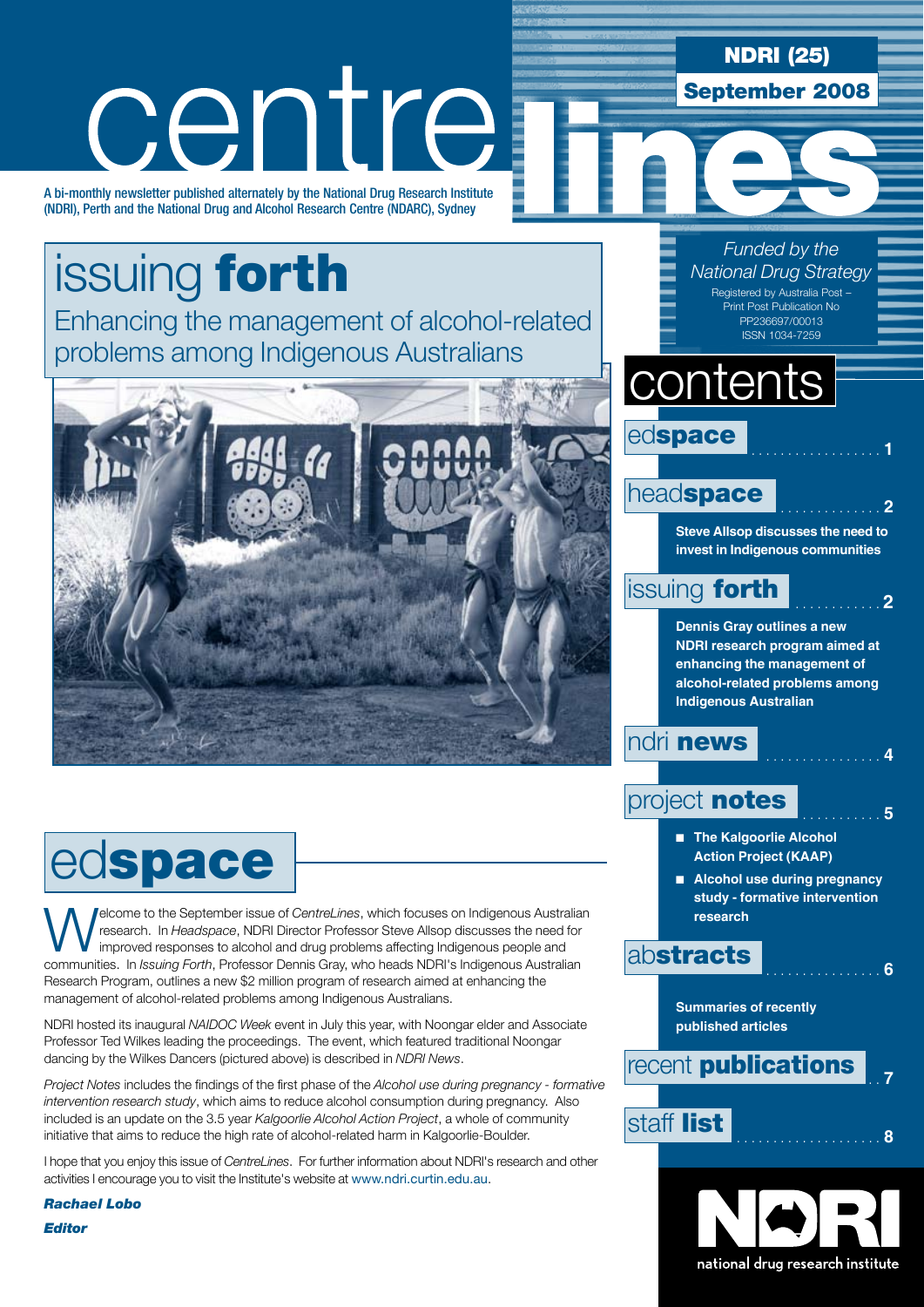# centre **T**

# headspace

### Investing in Indigenous communities

On numerous occasions we have used these pages to argue for improved responses to alcohol and other drug problems affecting Indigenous people and communities. I have no claim to being unique in this appeal – many others, including Ted Wilkes and Dennis Gray from this Institute, have made the point far more eloquently than I can. The evidence indicates that there is some mixed news for Indigenous people and communities affected by alcohol and other drug use. Preventive effort can make a difference and treatment is also effective, at least in the short term. The problem is that the evidence base about interventions that are specifically relevant for Indigenous Australians has been lacking.

As Dennis Gray describes in *Issuing Forth*, the Australian Government Department of Health and Ageing has acknowledged the importance of advancing the capacity of Indigenous communities to respond effectively to alcohol and other drug problems. As described by Gray, one component of the Department's



action has been the funding provided to NDRI to facilitate partnerships across the country that aim to enhance treatment responses to Indigenous people affected by alcohol problems. This is an important initiative, especially when it coincides with other capacity building approaches, such as the Indigenous workforce development program supported through the Ministerial Council on Drug Strategy cost-shared funding and led by Wendy Casey (WA), Coralie Ober (Qld) and Scott Wilson (SA).

While these are welcome developments, they should be seen in the context of the overall poor health status of Indigenous Australians, and reports that suggest that alcohol and drug problems are probably getting worse for many Indigenous communities. We do need to build the capacity of the broad Indigenous workforce. We do need to help develop culturally secure interventions based on the substantial evidence base that is accumulating about effective prevention and treatment



responses to alcohol and other drug problems. Obviously we need significant investment to enhance the economic and cultural quality of life for many Indigenous people and communities. However, a long term vision means we also need much more investment in developing Indigenous scholars and leaders who can advance research and practice. This has been an important part of building effective responses to drug problems in Australia over the past two decades. We need a similar investment in Indigenous communities. Without such investment there is a risk that Indigenous communities will continue to lag behind developments in the rest of Australia and we will prolong their experience of higher levels of alcohol and other drug related harm while having poorer access to quality services. cl

#### *Steve Allsop*



### Enhancing the management of alcohol-related problems among Indigenous Australians

A National Drug Research Institute team – consisting of Dennis Gray, Steve Allsop, Sherry Saggers and Ted Wilkes, and Coralie Ober from the University of Queensland – has been provided with funding totalling almost \$2 million to conduct research aimed at enhancing the management of alcohol-related problems among Indigenous Australians. Award of this funding is clear recognition of the combined expertise of the team in this area and will provide positive outcomes for Indigenous Australians.

#### **Harmful alcohol use and treatment**

Harmful levels of alcohol use remain a major problem within some sections of the Indigenous Australian community. There is a degree of uncertainty about the precision of estimates of consumption levels, and there is relatively little data on variations in these within the Indigenous population. Nevertheless, it is clear that harmful levels of consumption are considerably in excess of those in the

non-Indigenous population.1 These higher levels of harmful use are clearly evident in the higher levels of alcohol-related mortality and hospitalisations for conditions known to be associated to varying degrees with excessive alcohol consumption.2,3

Attempts to address this problem were first undertaken by Indigenous communitycontrolled organisations – such as Benelong's Haven – as far back as the early 1970s. Since that time, there has been a considerable expansion of intervention programs.4 Currently, there are over 500 intervention projects being conducted by about 300 service providers (most of which are Indigenous community-controlled). Most of the funding for these interventions comes from a range of Australian and state and territory government agencies including health, Indigenous affairs, and justice departments and Aboriginal Hostels for the accommodation component of residential treatment services.

This activity is loosely coordinated within the framework of both the National Alcohol Strategy and the National Drug Strategy: Aboriginal and Torres Strait Islander Peoples Complementary Action Plan 2003–2009.5,6 The latter document was based on extensive consultation with Indigenous people and provides a comprehensive framework for intervention. Within this framework, treatment of alcohol problems is a major focus.

The evidence both nationally and internationally among non-Indigenous populations clearly demonstrates that treatment for people with alcohol problems is effective and in Australia a comprehensive set of guidelines for the treatment of alcohol problems has been developed.<sup>7,8</sup> The evidence base for the effectiveness of alcohol treatment for Indigenous Australians is limited. Nevertheless, the Australian Government Department of Health and Ageing has funded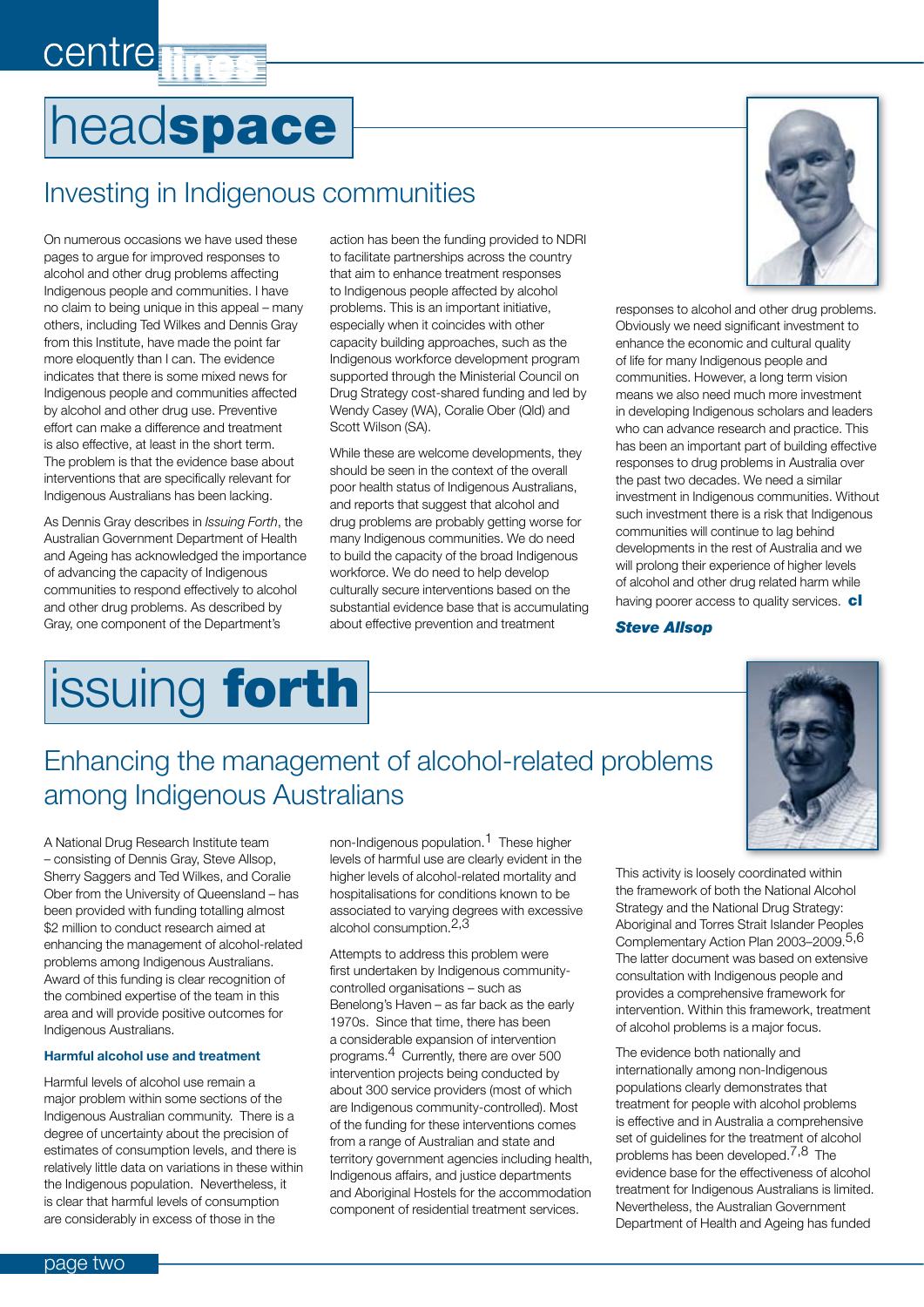the development of a set of Alcohol Treatment Guidelines for Indigenous Australians.<sup>9</sup> These are based on the evidence for what is effective in the broader population, the limited evidence pertaining specifically to Indigenous Australians and consultation with a range of clinicians with experience in Indigenous contexts.

Despite this activity, it remains clear that a large proportion of Indigenous people with alcohol problems do not have access to specialist treatment services and that there is considerable untapped potential to deliver treatment in primary health care settings.<sup>10</sup> Furthermore, service providers do not always effectively engage Indigenous people, and the appropriateness of some treatment modalities for Indigenous people is uncertain.

#### **The NDRI program**

To address gaps in our knowledge in this area, the Department of Health and Ageing has funded the National Drug Research Institute to conduct a research program aimed at enhancing the management, in primary health care settings, of alcohol-related problems among Indigenous Australians. The specific aims of the program are to:

- • review the range of interventions and their application among Indigenous people;
- identify factors that inhibit or facilitate the application of those interventions;
- identify gaps in current knowledge, especially in relation to the process of implementation of effective interventions;
- undertake a number of commissioned action research projects to address those gaps;
- develop a comprehensive set of recommendations for enhancing the management of alcohol-related problems;
- develop a plan for implementation of the recommendations.

The program is being conducted in three stages:

- 1. identification of research priorities and development of specific research proposals;
- 2. undertaking of specific intervention research projects;
- 3. development of a comprehensive set of recommendations for improving treatment and for their implementation.

The first stage of the program has been completed. Initially, a Program Advisory Committee was established to identify priority research areas. The Committee included members of the National Indigenous Drug and Alcohol Committee, Indigenous service providers and representatives of the Department of Health and Ageing. The priority areas identified by the Committee were:

- screening and assessment;
- brief interventions;
- withdrawal management;
- pharmacotherapies;
- psychosocial interventions;
- relapse prevention and management:
- co-existing mental and physical health problems;
- shared care/integrated care/case management.

The Committee agreed that, within the priority areas, there was a need to consider issues of access to treatment, standards of care and quality assurance, and poly-drug use.

A call was made for 3–5 page expressions of interest in conducting research in these areas from collaborative teams of Indigenous service providers and experienced Indigenous and non-Indigenous researchers. This approach was taken to minimise the effort put into development of proposals, not all of which could be funded. The expressions of interest received were independently reviewed and, on the basis of those reviews, six groups were invited to prepare review papers suitable for publication and comprehensive research proposals. To assist in the development of the proposals, and in recognition of the limited resources available to Indigenous communitycontrolled organisations, each group was awarded an amount of \$3000 to assist with proposal development. One of the six groups subsequently withdrew from the process, but five completed proposals were received and sent out for independent review.

Following review of the proposals, a two-day workshop was convened to enable each of the research teams to make a presentation on their proposal to the Advisory Committee. Travel costs for two people from each team were provided by NDRI. In a spirit of collaboration, members of each of the teams agreed that they wanted to be present at the other groups' presentations to the Advisory Committee – a process which all later agreed had been mutually beneficial. On the basis of the reviews, the proposals and the presentations, the Advisory Committee made decisions to fund each of the proposals – for amounts of between \$120,000 and \$268,000.

#### **The projects**

Stage 2 of the program is currently underway. The review papers developed by each of the teams have been reviewed and are currently being revised before submission for publication. Each of the intervention projects has commenced and it is anticipated that they will be completed by March 2009.

*Evaluating the management of alcohol-related problems among urban Aboriginal people in Western Australia: using an action research approach to enhance service delivery and collaboration for client care*

This project aims to ensure that the views

of Aboriginal service users are taken into account in planning and management of alcohol rehabilitation services, and that there are genuine efforts to work collaboratively to improve service outcomes. It is being conducted by the Perth-based Aboriginal Alcohol and Drug Service (AADS) in collaboration with Derbarl Yerrigan Health Service and researchers from Curtin University of Technology. The project is utilising an action research methodology to evaluate and strengthen partnerships between AADS and community-controlled primary health care and mainstream alcohol rehabilitation service providers with a particular focus on strengthening collaboration to improve client care.

#### *Multidisciplinary, self management rehabilitation care plans and case management to improve alcohol treatment for Aboriginal people in Alice Springs*

This project is being conducted by Central Australian Aboriginal Congress (CAAC) in collaboration with researchers from James Cook University and the University of NSW. Clients in Alice Springs with alcohol problems identified at CAAC, by Drug and Alcohol Services Association outreach workers or Alice Springs Hospital, are being offered a brief intervention followed by a full assessment leading to the development of individual multidisciplinary rehabilitation plans. These plans involve three streams of care: a medical stream – including pharmacotherapies; a psychosocial stream – providing focused psychological strategies; and a stream of social and cultural support – including assistance with employment and housing and accommodation as needed. The effectiveness of each of these approaches is being evaluated.

#### *"Where's your country?" "Who are your people?" Asking the right questions when treating problematic alcohol use amongst Indigenous Australians*

This project is being conducted in the Australian Capital Territory by Winnunga Nimmityjah Aboriginal Health Service and the National Centre for Epidemiology and Population Health. It includes development and evaluation of brief interventions, an integrated screening and assessment tool, and shared-care/integrated-care/case management. It will result in the production of a set of resources and training materials which will be widely disseminated for use by other service providers.

#### *The integration of brief intervention into Aboriginal Community Controlled Health Services in five rural communities in NSW*

This dissemination trial is being conducted by the National Drug and Alcohol Research Centre and Aboriginal communitycontrolled health services (ACCHS) in five rural communities in NSW. The aim of the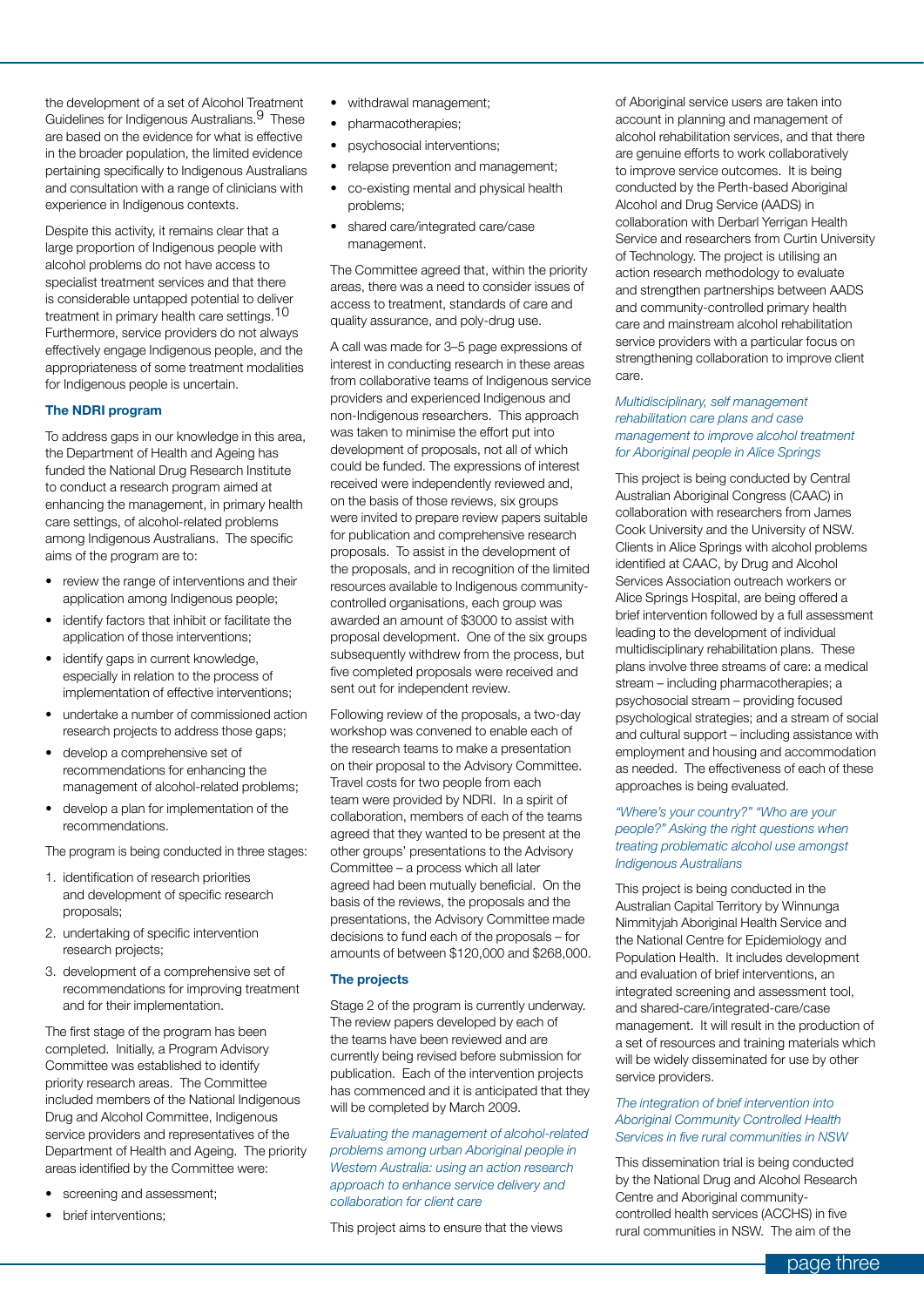# issuing forth continued...

project is to implement evidence-based brief interventions in each of the health services, demonstrating the level of tailoring to individual services required to optimise the likelihood of successful integration and sustainability into routine care. Primary outcomes relate to demonstrating the extent to which evidencebased brief intervention for alcohol is effectively integrated into the routine delivery of health care within each of the five ACCHSs.

centre

#### *A community based brief intervention: increasing access to the full range of treatment services for alcohol problems for Aboriginal and Torres Strait Islander Australians*

This project – conducted by Sydney South Area Health Service – is examining the feasibility, acceptability and effectiveness of brief and early intervention for alcohol problems in a community setting, for local Aboriginal residents. Informal community gatherings provide a setting for group education on alcohol and the option for individual screening and confidential brief advice. Participants can also provide feedback on barriers to accessing mainstream treatment services. Three months after this intervention, participants who have agreed to be re-contacted will be phoned to ask how their drinking has changed, and for feedback on the group session and services they have contacted.

# ndri news

#### **Program synthesis**

On completion of the individual research projects – in Stage 3 – representatives of each of the research teams, the Advisory Committee, and members of the NDRI program team will participate in a workshop aimed at synthesising the results of the projects and developing a set of recommendations both for enhancing treatment and for their implementation. It is anticipated that the program will make a significant contribution to the reduction of alcohol-caused harms. cl

#### *Dennis Gray*

#### **References**

- 1. Gray D, Saggers S, Atkinson D, Wilkes E. (2008) Substance misuse. In Couzos S. and Murray R. Aboriginal Primary Health Care: An Evidence Based Approach (3rd edn). Melbourne: Oxford University Press.
- 2. Chikritzhs T, Pascal R, Gray D, Stearne A, Saggers S, Jones P. (2007) Trends in alcohol-attributable deaths among Indigenous Australians, 1998–2004. National Alcohol Indicators Bulletin No.11. Perth: National Drug Research Institute, Curtin University of Technology.
- 3. Australian Bureau of Statistics (2008) The Health and Welfare of Australia's Aboriginal and Torres Strait Islander Peoples: 2008. Canberra: Australian Bureau of Statistics & Australian Institute of Health and Welfare.
- 4. Gray D, Sputoré B, Stearne A, Bourbon D, Strempel P. (2002) Indigenous Drug and Alcohol Projects: 1999–2000. ANCD Research Paper 4. Canberra: Australian National Council on Drugs.
- 5. Ministerial Council on Drug Strategy (2006) National Alcohol Strategy 2006–2009: Towards Safer Drinking Cultures. Canberra: Ministerial Council on Drug Strategy.
- 6. Ministerial Council on Drug Strategy (2003) National Drug Strategy: Aboriginal and Torres Strait Islander Peoples Complementary Action Plan 2003–2009. Canberra: National Drug Strategy Unit, Australian Government Department of Health and Ageing.
- 7. Shand F, Gates J, Fawcett J, Mattick R. (2003a) The Treatment of Alcohol Problems: A Review of the Evidence. Canberra: Australian Government Department of Health and Ageing.
- 8. Shand F, Gates J, Fawcett J, Mattick R. (2003b) Guidelines for the Treatment of Alcohol Problems. Canberra: Australian Government Department of Health and Ageing.
- 9. Australian Government Department of Health and Ageing (2007) Alcohol Treatment Guidelines for Indigenous Australians. Canberra: Australian Government Department of Health and Ageing.
- 10. Gray D, Saggers S, Atkinson D, Strempel P. (2004) Substance Misuse and Primary Health Care Among Indigenous Australians (Commonwealth of Australia, Aboriginal and Torres Strait Islander Primary Health Care Review: Consultant Report Volume. 7). Canberra: Australian Department of Health and Ageing, Office of Aboriginal and Torres Strait Islander Health.

#### NAIDOC Week at NDRI

The National Drug Research Institute hosted its inaugural NAIDOC Week event this year. The event, held on 7 July, combined a celebration of Indigenous Australian culture with a presentation on the work of the NDRI Indigenous Australian Research Team.

The 'lunchtime gathering' featured traditional Noongar dancing by the Wilkes Dancers, accompanied by Noongar elder and NDRI Associate Professor Ted Wilkes playing the didgeridoo. He also led a doak (stick) throwing demonstration.

The event concluded with a presentation describing NDRI's research into Indigenous drug and alcohol issues over the past 15 years, and outlining ongoing projects.

Ted Wilkes said he hoped the event would become an annual fixture. "NDRI is in a great position to be able to bring people in to celebrate our culture while being able to educate them about some of most important issues affecting our people and how they can help," he said.

"Drugs and alcohol affect the whole Australian community and we need a good understanding of the issues. We need research, like that which NDRI has done over the past 15 years, to make sure our efforts in dealing with alcohol and drugs are aimed in the right direction."

Indigenous Australian Research team leader Professor Dennis Gray said NDRI actively promoted Aboriginal and Torres Strait Islander



The Wilkes Dancers perform a traditional Noongar dance accompanied by Noongar elder and NDRI Associate Professor Ted Wilkes on the didgeridoo.

ownership of research and encouraged new and emerging researchers.

"It is important when we do research to always keep in mind that Aboriginal culture is living and breathing and all Australians should celebrate and take pride in the fact that we have the oldest culture in the world," he said.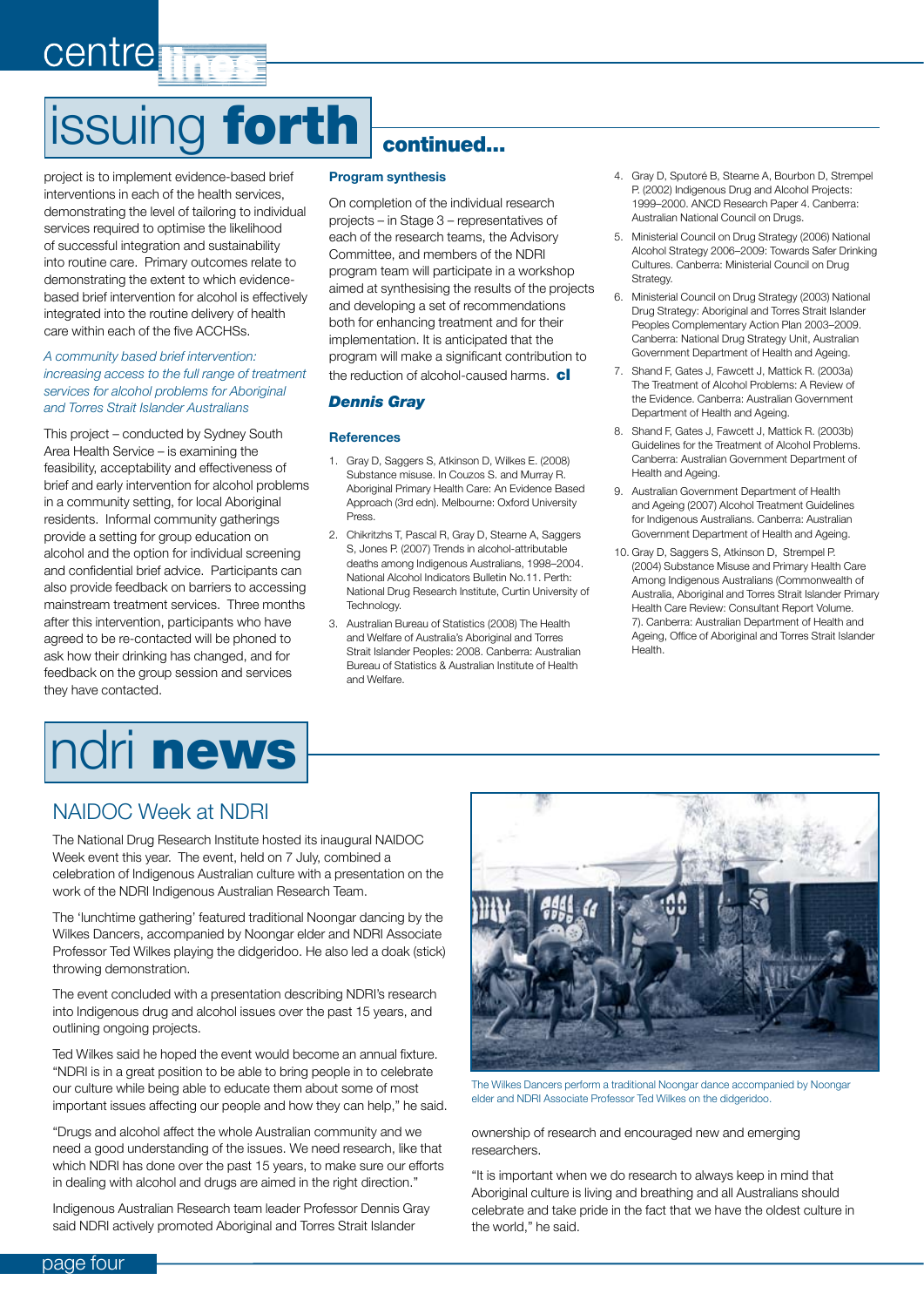# project notes

### Kalgoorlie Alcohol Action Project (KAAP)

#### *Fredrik Welander, Andreia Schineanu, Natalie Ord and Sherry Saggers*

This 3.5 year long project, which is now entering its final year, has both faced obstacles and achieved a number of significant successes. In 2006, as part of the baseline survey, readiness for change interviews indicated a very low level of readiness for change, ie the community was not ready for the type of interventions initially planned. The results revealed a need to raise the overall awareness of existing problems associated with excessive alcohol use in a community plagued by alcohol fuelled violence, domestic violence and alcohol related hospital admissions at levels far above average state figures.

First, to raise awareness of alcohol related issues, an elaborate media strategy was implemented using local radio advertisements to promote moderate drinking. The first Christmas campaign in 2006 also used radio as a vehicle and an evaluation showed the message reached 30% of the population. The 2007 Christmas campaign used radio and newspaper advertisements, and this year's Christmas campaign will be using radio, newspaper and TV to pass on the message of moderation.

Second, building networks with existing agencies and NGOs was emphasised and attempts were made to increase collaboration as a way to overcome staff shortages frequently caused by a highly transient population. KAAP has been chairing the Goldfields AOD Interagency Forum since 2007 to facilitate better collaboration between agencies and to streamline services to the community, with the support of the Drug and Alcohol Office.

Third, a significant effort was put into raising the profile of KAAP by presenting the project to leading key stakeholders in the community, eg city council, heads of agencies and various community groups. The result is that KAAP is regarded as an expert advisory group by local media outlets, and is frequently contacted for comment on alcohol related issues. Since mid-2008 KAAP has had a fortnightly health column in the Kalgoorlie Miner newspaper and project staff have a regular spot on Radio West. Furthermore, with KAAP's support and guidance, local organisations are attempting structural changes such as decreasing the number of licensed premises in town and shortening opening hours.

Since this project is dealing with community wide behavioural change or normative change, it may be difficult to find solid evidence for any measurable change within the project's time frame. In part, this may be due to the highly transient nature of Kalgoorlie-Boulder, where 45% of the population renews every 3 years. The final post intervention survey will take place in April 2009.

### Alcohol use during pregnancy study - formative intervention research

#### *Nyanda McBride, Susan Carruthers and Delyse Hutchinson (NDARC)*

Exposure to alcohol during the prenatal period remains the leading cause of preventable birth defects and developmental problems in Australia. Concerns about alcohol use during pregnancy relate to the outcome of Fetal Alcohol Syndrome (FAS), a serious condition associated with heavy alcohol use and binge drinking, and Fetal Alcohol Spectrum Disorder (FASD), which is associated with lower levels of alcohol use during pregnancy. These disorders are characterised by a range of adverse effects including neurobehavioural deficits which become more overt and have greater quality of life impact over time. 1,2,3,4,5

Interest in poor outcomes associated with lower level use of alcohol during pregnancy has resulted in policy debate in Australia and internationally. The United Kingdom and New Zealand have recently modified policy to provide more stringent advice to women who are considering becoming pregnant, who are pregnant and/or who are breastfeeding.<sup>6,7</sup> This policy advice is reflected in nine of the other eleven national policies documented by the International Center for Alcohol Policies.<sup>8</sup> The more lenient Australian Guidelines (under review) are now in a minority, along with those of Ireland and Switzerland.

As guidelines for the consumption of alcohol during pregnancy become more supportive of non-use, there is an increasing need for interventions to assist those who may find it difficult to reduce alcohol consumption. Evidence-based interventions need to include information from the target audience in the early stages of intervention development to ensure that strategies and methods are appropriate, useful and resonate with the target audience.<sup>9</sup>

#### **Study design**

The alcohol use during pregnancy – formative intervention research study is an explorative, descriptive study using both quantitative and qualitative research methods. The study is designed to assess factors that contribute to alcohol consumption during pregnancy, and to identify potential intervention strategies to reduce alcohol consumption during pregnancy. The study targets pregnant women who attend public hospitals in Perth, Western Australia, and who are in their second or third trimester of pregnancy. Participants have identified themselves as current alcohol drinkers, 18 years of age or older, and who have English as their primary language.

Over a 14 month period between October 2006 and December 2007, 144 selfcompletion surveys were returned. Surveys assessed: the demographics of women who consume alcohol during pregnancy; their pregnancy history; past and current alcohol consumption; and a series of questions to assist in identifying context and issues related to alcohol use during pregnancy which will assist in identifying potential intervention targets and strategies.

#### **Main findings to date**

Initial frequency analysis of surveys show that the majority of women in this study (approximately 60%) were between the ages of 25 and 35 years when they were pregnant, with an age range of between 15-44 years. Under half of the women (41.5%) were pregnant for the first time. Approximately 91% were married or in a de-facto relationship and approximately 7.5% were single. A small number of women (16.3%) in the study group reported a low income of \$30 000 or below, with a fifth of the study group having a Government Health Care Card. The majority of study women were from households with an annual income of between \$45 000- \$90 000.

The proportion of women consuming alcohol to risky levels in the 12 months prior to becoming pregnant (48.6%) was higher than the proportion of women who consumed alcohol to risky levels while pregnant (9.9%). The proportion of women consuming alcohol to within the Australian Alcohol Guidelines varied between the 12 months prior to pregnancy and pregnancy, with a similar trend towards reduction as demonstrated in the risky drinking data. This raises two issues related to potential interventions. The first indicates a need for intervention during the preconception period, as recent research suggests that preconception health and lifestyle issues can play a part in postnatal outcomes.10,11 The second issue indicates that a small group of high risk women may require intensive intervention during pregnancy to reduce levels of risky consumption and subsequent potential for adverse postnatal outcomes. Early results also indicate that some women, during second and subsequent pregnancies, are less likely to feel the need to abstain from alcohol, partially as a response to previous positive outcomes for their own, and their friends' pregnancies and infants.

The most common settings for alcohol use by study women was in private venues, either their own home (67.7%) or at a friend's house (15.4%). Study women were less likely to drink at public settings such as at restaurants (8.5%) or in pubs or bars (6.9%). Study women most commonly associated with partners (58.1%)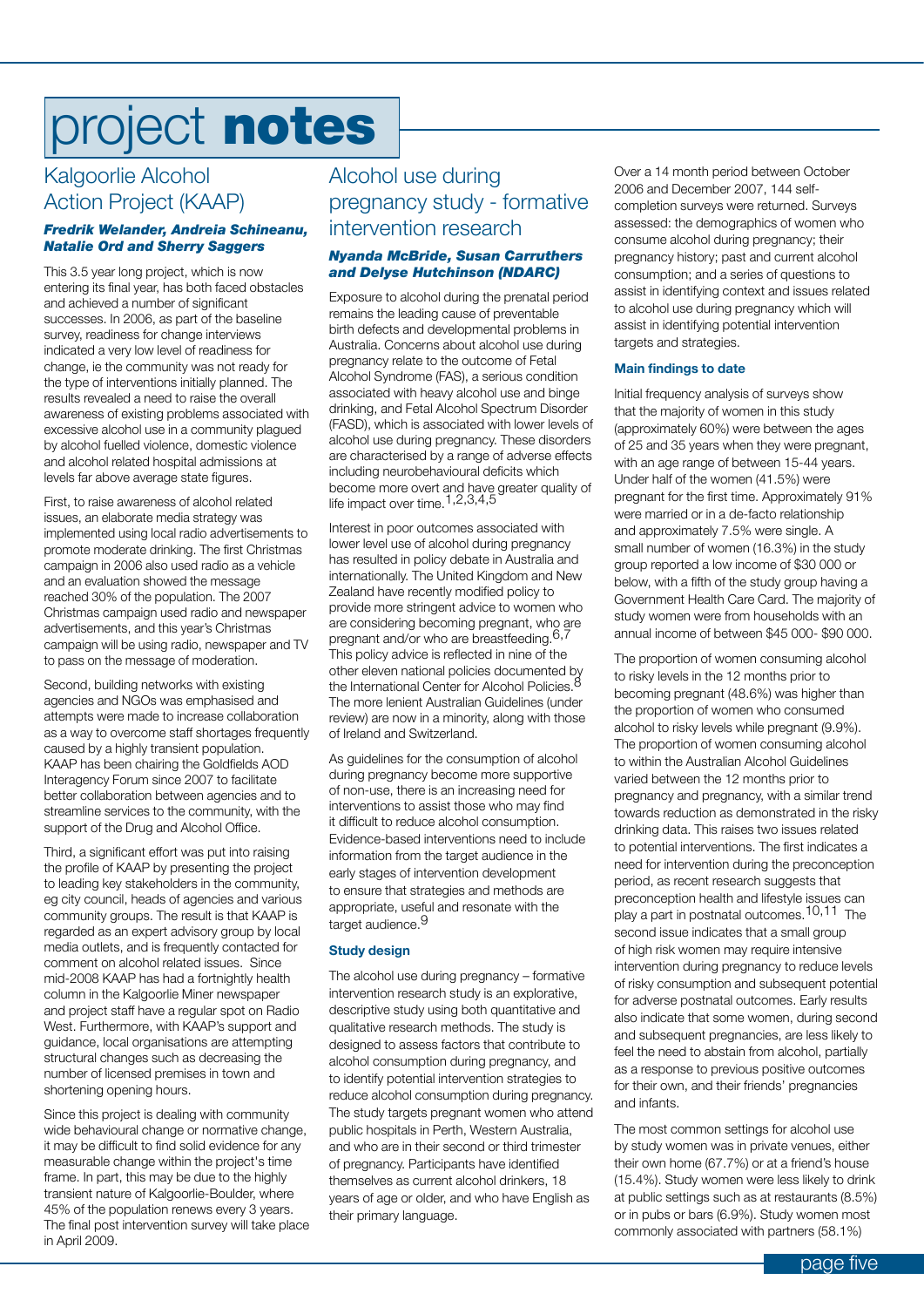# project notes continued...

and friends (31.8%) during a drinking occasion. A small proportion of women also chose to drink alone (5.4%). Nearly three quarters (72.3%) of the women initiated a drinking session on most occasions, with friends and partners initiating a drinking occasion less often (16.2% and 10.8% respectively). The private nature of most alcohol consumption by pregnant women, and the fact that women themselves initiated alcohol consumption on most occasions, provides important information to assist in defining the form and targets of potential intervention. There is clearly a greater need to develop specific interventions that target both pregnant women themselves and their family and friends. Such interventions would go significantly beyond those provided by their antenatal health care professional.

centre

Thirty percent (29.6%) of participants were advised by their obstetrician or other health professional not to drink while pregnant, and another 4.2% who were advised that an occasional drink was OK. The variation in obstetrician and health professional advice (and non-advice) to women about alcohol during pregnancy indicate that other methods, in addition to refined obstetrician/health carer intervention, which target site and situation of drinking, may be important to generate change.

#### **Conclusion**

A large proportion of women reduce or stop alcohol use when they find out that they are pregnant, however, there is a proportion of women who continue to drink in moderation, and an additional group who continue to drink to risky levels while pregnant. This initial analysis of study data provides some insights into intervention targets, components and strategies that may be useful to guide future interventions aiming to reduce alcohol consumption during pregnancy. The next phase of the analysis will assess the relationship between dependant and independent variables as well as data specific to subgroups within the study, and will further assist in defining and directing intervention planning. cl

#### **References**

- 1. Elliott, E. and Bower, C. (2007) Alcohol and pregnancy: the pivotal role of the obstetrician. Australian and New Zealand Journal of Obstetrics and Gynaecology; 48: 236-239.
- 2. Henderson, J., Gray, R. and Brocklehurst, P. (2007) Systematic review of effects of low-moderate prenatal alcohol exposure on pregnancy outcome. British Journal of Obstetics and Gynaecology; 114: 243–252.
- 3. Burden, M., Jacobson, S. and Jacobson, J. (2005) Relation of prenatal alcohol exposure to cognitive processing speed and efficiency in childhood. Alcoholism: Clinical & Experimental Research, 29 (8): 1473-1483.
- 4. Ontario Maternal Newborn and Early Child Development Resource Centre (2005) Supporting change: preventing and addressing alcohol use in pregnancy. Ontario Ministry of Health and Long-Term Care, Ontario.
- 5. Streissguth, A. and Dehaene, P. (1993) Fetal alcohol syndrome in twins of alcoholic mothers: concordance of diagnostic IQ. American Journal of Medical Genetics, 47: 857-861.
- 6. United Kingdom Department of Health (2007) Alcohol use during pregnancy. http://www.dh.gov.uk/en/ News/DH\_074968. 25th July 2007.
- 7. Alcohol Advisory Council of New Zealand (2007) Low risk drinking guidelines. http://www.alcohol.org.nz/ LowRiskDrinking.aspx. 25th July 2007.
- 8. International Center for Alcohol Policies (2007) Pregnancy guidelines. http://63.134.214.153/ Portals/0/download/all\_pdfs/tables/Pregnancy\_ Guidelines.pdf. 25th July 2007.
- 9. Holman, D. (1996) The value of intervention research in health promotion. Presented at the Western Australian Health Promotion Foundation 'Enriching and improving health promotion research' seminar, 16th October 1996. Perth, Western Australia.
- 10. Centres for Disease Control and Prevention (2008) Department of Health and Human Services, Centres for Disease Control and Prevention. Why is preconception care a public health issue? http://www.cdc.gov/ncbddd/preconception/ whypreconception.htm.
- 11. Freda, M., Moos, M., and Curtis, M. (2006). The history of preconception care: evolving guidelines and standards. Maternal and Child Health Care Journal, 10: S43-S52.

# abstracts

#### The epidemiology of methamphetamine use and harm in Australia

#### *Louisa Degenhardt, Amanda Roxburgh, Emma Black, Raimondo Bruno, Gabrielle Campbell, Stuart Kinner and James Fetherston*

#### Drug and Alcohol Review, 2008, 27, (3), pp 243-252

Introduction and aims: There has been considerable media attention recently upon possible increases in methamphetamine use in Australia. Much of this debate has focused upon extreme cases of problematic crystal methamphetamine use, without reference to the broader population context. This paper provides data on methamphetamine use in Australia, and documents trends in methamphetamine-related harms.

Design and methods: Data used were from: (1) Australian Customs Service drug detections;

(2) Australian Crime Commission drug seizure, arrest and clandestine laboratory detections data; (3) National Drug Strategy Household Survey (NDSHS) and Australian Secondary Student Alcohol and Drug Survey (ASSADS); (4) data from the Illicit Drug Reporting System (IDRS) and Ecstasy and related Drug Reporting System (EDRS); and (5) data from NSW Emergency Department Information System, National Hospital Morbidity Database and Australian Bureau of Statistics causes of death databases.

Results: There appears to have been an increase in both importation and local manufacture of meth/amphetamine. Population data show that meth/amphetamine use remains low and stable. However, clear increases in crystal methamphetamine use have occurred among sentinel groups of regular drug users. Frequent crystal use among regular injecting drug users is associated with earlier initiation to injecting, greater injection risk behaviours and more extensive criminal activity. In recent years, indicators of meth/ amphetamine-related harm have stabilised,

following steady increases in earlier years.

Discussion and conclusions: Some methamphetamine users experience significant problems related to their use; harms are particularly prevalent among regular IDU. Methamphetamine users, however, are a diverse group, and strategies need to be appropriately targeted towards different kinds of users.

#### Drug use and risk among regular injecting drug users in Australia: does age make a difference?

#### *Louisa Degenhardt, Stuart Kinner, Amanda Roxburgh, Emma Black, Raimondo Bruno, James Fetherston and Craig Fry*

Drug and Alcohol Review, 2008, 27, (4), pp 357-360

Introduction and aims: To examine age-related differences in drug use and risk among regular injecting drug users (IDU) in Australia.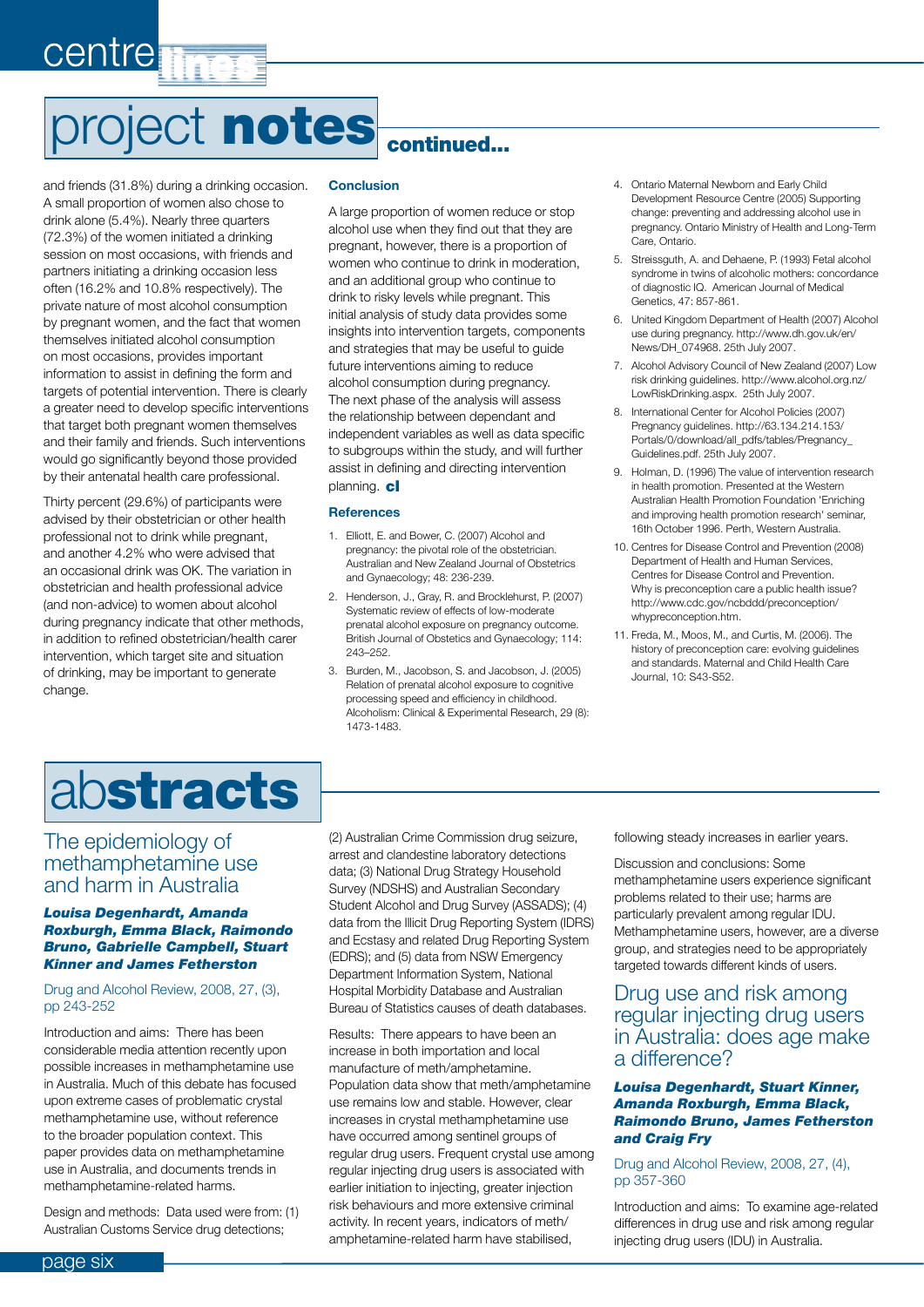Design and methods: Cross-sectional data from the 2006 Illicit Drug Reporting System were examined for age-related differences in demographic characteristics, drug use history and current use patterns and self-reported risk behaviours.

Results: IDU under 25 years of age were more likely to have initiated injecting at a younger age, to identify as Aboriginal and/or Torres Strait Islander, and to be injecting daily or more often than their older counterparts. They reported more frequent heroin use in the preceding 6 months, and were more likely to report morphine as the first drug injected than were IDU aged 35 years or over. Younger IDU were also more likely to report providing used needles to others, engaging in recent property crime and drug dealing and arrest in the last year.

Conclusions: Younger IDU reported significantly different drug use patterns and higher rates of risk behaviours than their older counterparts. Treatment services need to ensure that harm and demand reduction services deliver messages to new cohorts of IDU, particularly given that their drug use patterns may be different to those of older users.

#### Cannabis potency and contamination: a review of the literature

#### *Jennifer McLaren, Wendy Swift, Paul Dillon, Steve Allsop*

#### Addiction, 2008, 103, (7), pp 1100-1109

Aims: Increased potency and contamination of cannabis have been linked in the public domain to adverse mental health outcomes. This paper reviews the available international evidence on patterns of cannabis potency and contamination and potential associated harms, and discusses their implications for prevention and harm reduction measures.

Methods: A systematic literature search on cannabis potency and contamination was conducted.

Results: Cannabis samples tested in the United States, the Netherlands, United Kingdom and Italy have shown increases in potency over the last 10 years. Some countries have not shown significant increases in potency, while other countries have not

monitored potency over time. While there are some grounds to be concerned about potential contaminants in cannabis, there has been no systematic monitoring.

Conclusions: Increased potency has been observed in some countries, but there is enormous variation between samples, meaning that cannabis users may be exposed to greater variation in a single year than over years or decades. Claims made in the public domain about a 20- or 30-fold increase in cannabis potency and about the adverse mental health effects of cannabis contamination are not supported currently by the evidence. Systematic scientific testing of cannabis is needed to monitor current and ongoing trends in cannabis potency, and to determine whether cannabis is contaminated. Additionally, more research is needed to determine whether increased potency and contamination translates to harm for users, who need to be provided with accurate and credible information to prevent and reduce harms associated with cannabis use.  $\mathbf{cl}$ 

# recent **publications**

### Monographs and Technical Reports

**Black, E., Roxburgh, A., Degenhardt, L., Bruno, R., Campbell, G., de Graff, B., Fetherston, J., Kinner, S., Moon, C., Quinn, B., Richardson, M., Sindicich, N. and White, N. (2008) Australian Drug** Trends 2007: findings from the Illicit Drug Reporting System (IDRS). Australian Drug Trends Series No 1. National Drug and Alcohol Research Centre, University of NSW, Sydney.

**Fetherston, J. and Lenton, S.** (2008) WA Drug Trends 2007: findings from the Illicit Drug Reporting System (IDRS). Australian Drug Trends Series No 7. National Drug and Alcohol Research Centre, University of NSW, Sydney.

**Carruthers, S.** (2008) A review of hepatitis C: from the global to the local. National Drug Research Institute, Curtin University of Technology, Perth.

### Articles, Chapters and Books

**Allsop, S.** (ed) (2008) Drug use and mental health: effective responses to co-occurring drug and mental health problems. IP Communications, Melbourne.

**Degenhardt, L., Kinner, S.A., Roxburgh, A., Black, E., Bruno, R., Fetherston, J. and Fry, C.** (2008) Drug use and risk among regular injecting drug users in Australia: does age make a difference? Drug and Alcohol Review, 27, (4), pp 357-360.

**Degenhardt, L., Roxburgh, A., Black, E., Bruno, R., Campbell, G., Kinner, S.A. and Fetherston, J.** (2008) The epidemiology of methamphetamine use and harm in Australia. Drug and Alcohol Review, 27, (3), pp 243-252.

Hall, W., Chikritzhs, T., D'Abbs, P. and Room, R. (2008) Alcohol sales data are essential for good public policies towards alcohol. Medical Journal of Australia, 189, (4), pp 188-189.

**Khan, S., Hudson-Rodd, N., Saggers, S., Bhuiyan, M. and Bhuiya, A.** (2008) Phallus, performance and power: crisis of masculinity. Culture, Health & Sexuality, 23, (1), pp 37-49.

**McLaren, J., Swift, W., Dillon, P. and Allsop, S.** (2008) Cannabis potency and contamination: a review of the literature. Addiction, 103, (7), pp 1100-1109. **cl** 

#### DRUG USE AND MENTAL HEALTH Effective responses to co-occurring drug and mental health problems Edited by **Steve Allsop, National Drug Research Institute**

There is a dearth of quality research to guide the development of evidence-based responses to co-occurring drug and mental health problems. This book introduces the reader to the issues, and encourages consideration of the evidence about the nature and prevalence of co-occurring disorders and the challenges they create for individuals, the community and service providers. The diverse range of expertise of contributors provides the opportunity to consider the challenges of navigating the various systems of care from the perspective of consumers, parents and clinicians. Researchers and



clinicians examine the available evidence about the links between the various disorders and discuss the implications for treatment through a series of case studies. The editor and contributors argue that, while our knowledge and expertise is improving, there is need to better resource and integrate treatment services to foster the adoption of evidence-based and effective responses.

Paperback, 360 pages, \$A70.00, ISBN 978-0-9804586-1-9 Published August 2008 by IP Communications Tel: +61 3 9811 6818 Email: ipcomm@bigpond.com